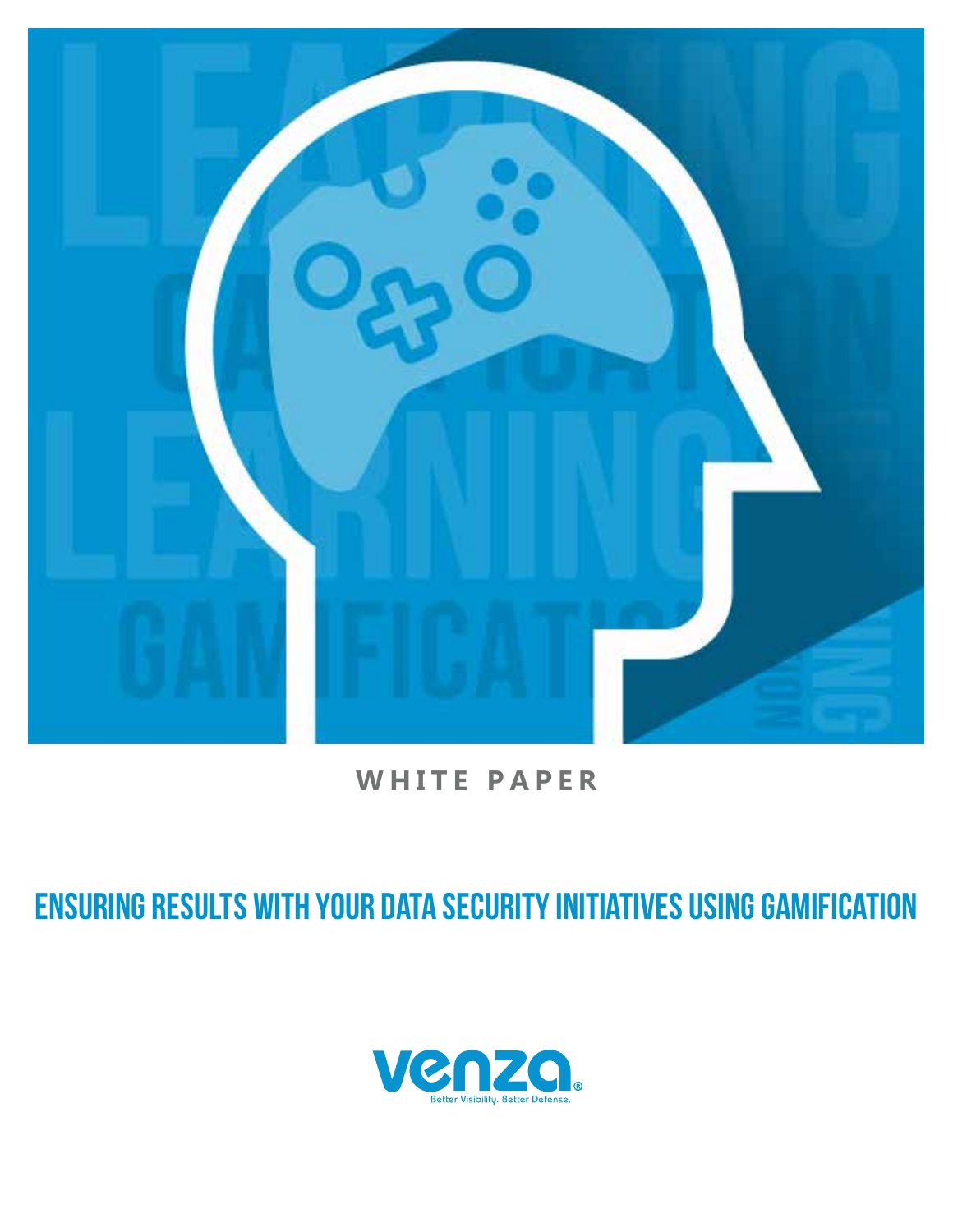### ENSURING RESULTS WITH YOUR DATA SECURITY INITIATIVES USING GAMIFICATION **JEFF VENZA**

**The fast-paced, high turnover hospitality industry demands that front-line staff and managers constantly multitask to ensure that every guest has a great on-property experience.**

It may appear counter-intuitive to try and tackle something as serious as data security with a seemingly cavalier learning technique like gamification. However, the conclusive results associated with the introduction of games in workplace learning demand the attention of anyone looking to change behaviors. This certainly applies to all hoteliers keen on establishing a shared and living culture of data security within their teams.

The Federation of American Scientists hailed gamification as "the next great discovery". Gamification techniques (or game-based learning) strive to leverage people's natural desires for socializing, learning, mastery, competition, and achievement. Introducing gamification keeps data security top of mind and thus, keeps employees at every level of the organization engaged.

#### **Elearningindustry.com states that the increase in motivation for those involved in creative, immersive learning experiences using gamification far exceed those of more traditional methods:**

- 89% of people surveyed reported that a point system would enhance their engagement
- 82% were in favor of multiple difficulty levels, and explorable content
- 62% said that they would be motivated to learn if there were a leaderboard involved

The fast-paced, high turnover hospitality industry demands that front-line staff and managers constantly multitask to ensure that every guest has a great on-property experience. It is during these hectic times that some may see adhering to information security best practices and compliance standards as an afterthought. Consequently, the hospitality industry has repeatedly been blindsided by security failures such as data breaches where millions of guest records may be stolen. The impact, whether financial or by way of damage to a hotel's brand, can be devastating. Whether these attacks are initiated externally or internally, they impact everyone. However, there are proactive ways to ready hotel staff to be more inclined to following security protocol as well as more vigilant and aware of the areas where information security breaches occur.

According to a CompTIA study, 52% of data breaches are the result of human error. That number is astounding, making it obvious why mitigating that security risk through learning initiatives should be a primary focus for all hotel companies. It doesn't matter how many stars your property has, what market segment you serve, or what high demand location you dominate – ensuring that information security breaches do not happen at your property must be a top priority.

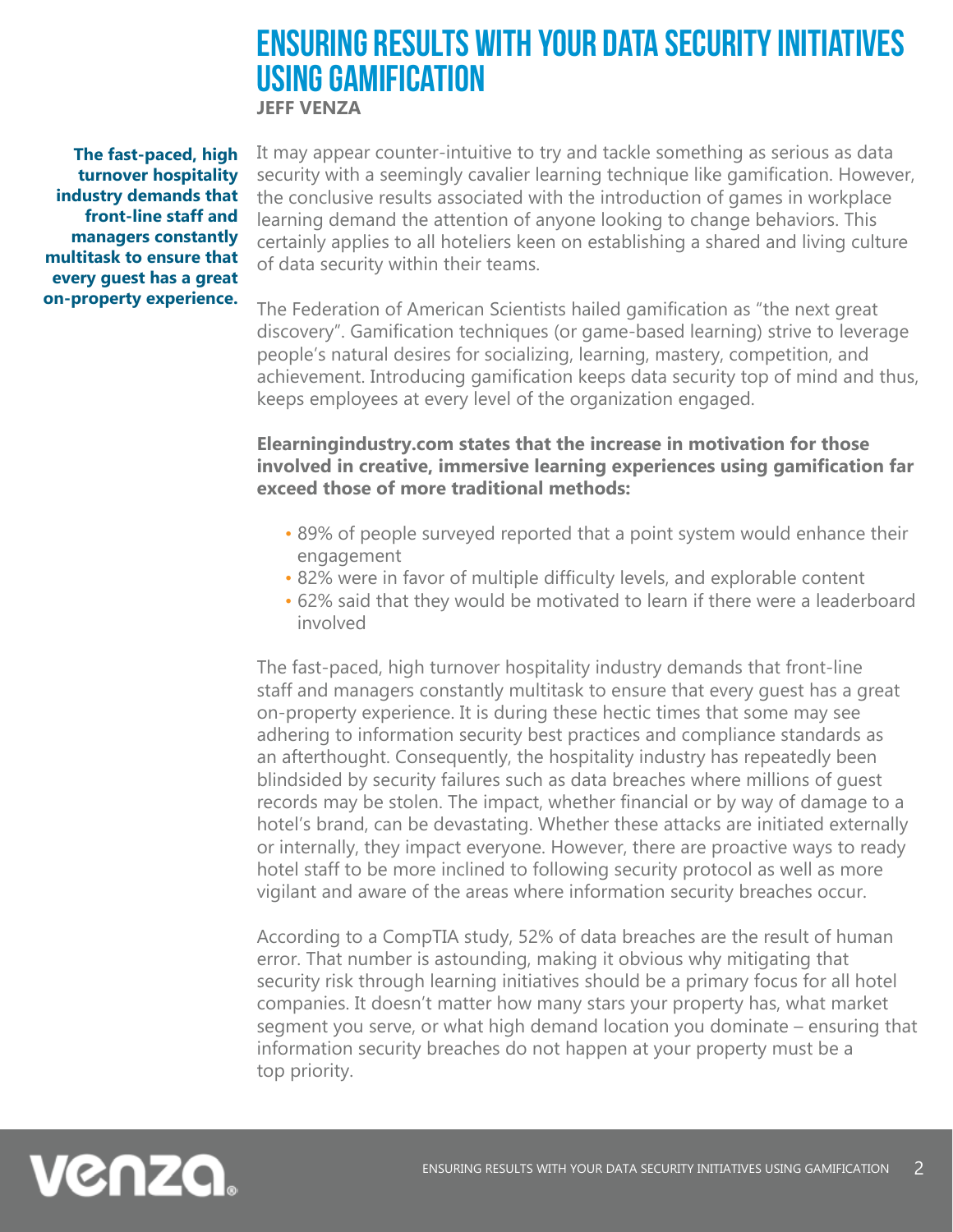### **simply a program whereby you "set it and forget it". It evolves.**

**Gamification is not** Of course, locking down your technology and systems against hackers is necessary, but what about your biggest vulnerability –your staff? According to the late comedian George Carlin, "Most people work just hard enough not to get fired and get paid just enough money not to quit." So yes, admittedly, motivating employees can often prove frustrating. The hotel industry, in particular, has many unique additional challenges. First, high turnover rates plague the industry. Secondly, hotels are staffed by a multinational and multi-generational workforce who may struggle to be able to communicate with one another. Thirdly, there is a need to keep employees productive and delivering service at the highest standard in a 24/7 environment. Through the implementation of a gamification program, you can increase learner engagement with content and concepts that, in any other context, may reasonably be considered dry and uninteresting.

> Pulse Learning conducted research into the corporate space and found that 70% of employees are disengaged from their work. The 7 out of 10 people in the workforce disengaged from their current position and its associated duties are those individuals most likely to be a contributing factor to a situation that may result in an information security breach.

> Gamification is not simply a program whereby you "set it and forget it". It evolves. It introduces points, levels and badges. Content must be updated periodically because of relevant industry issues such as new compliance standards or threats. Like any effective program, there needs to be a way to increase the challenges for players, along with ways to track the success rates of particular employees. Leaderboards are a proven way to drive engagement, but they should remain non-threatening and highlight positive results. The bottom line is: Keep your entire staff engaged and working as a unified team to combat instances where security protocol fails to be followed.

#### **Favorite game-based learning techniques include:**

- Badges
- Leaderboards
- Levels
- Rewards
- Challenges
- Avatars